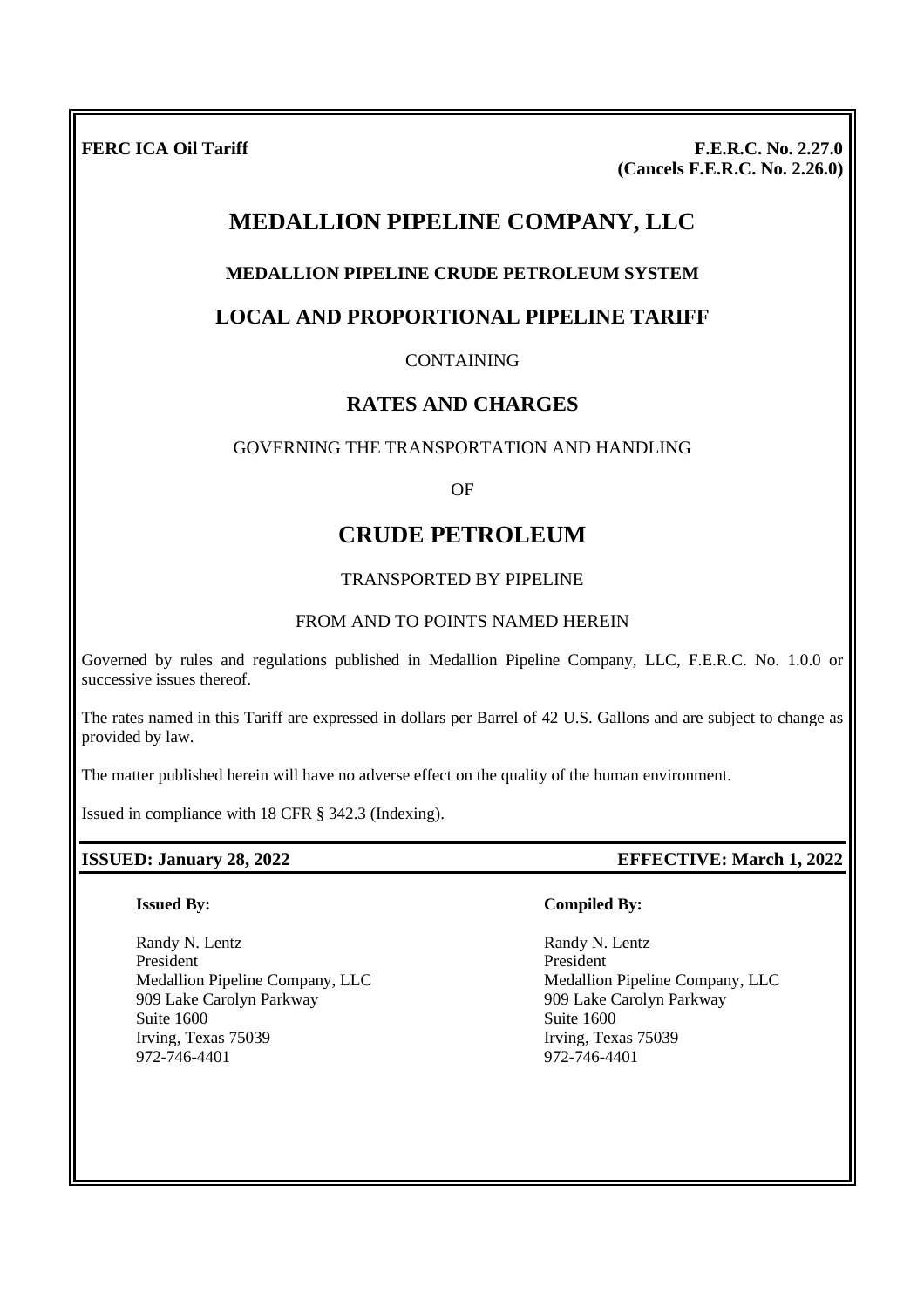# **RATES AND CHARGES**

The Origin Points on Carrier's Pipeline are the following points of Receipt, all within the state of Texas:<sup>1</sup>

- On Carrier's Crane Extension: the Crane Hub in Crane County,<sup>2</sup> the Midkiff Station in Upton County, and various field origin points to attach Crude Petroleum production in Upton County;
- On Carrier's Howard Lateral: the Howard Station in Howard County, the interconnection of the Howard Lateral with the Wolfcamp Connector Mainline in Glasscock County, and various field origin points to attach Crude Petroleum production in Howard County and Martin County;
- On Carrier's Martin Lateral: the Martin Station in Martin County and various field origin points to attach Crude Petroleum production, within Martin County;
- On Carrier's Midkiff Lateral: the Garden City Station in Glasscock County, the Midkiff Station, the interconnection of the Midkiff Lateral with the Santa Rita Lateral in Glasscock County, and various field origin points to attach Crude Petroleum production in Glasscock County, Midland County, and Upton County;
- On Carrier's Midland Lateral: the Garden City Station, the Midland Hub in Midland County, and various field origin points to attach Crude Petroleum production in Glasscock County;
- On Carrier's Reagan Gathering Extension: the Reagan Station in Reagan County and various field origin points to attach Crude Petroleum production in Glasscock County and Reagan County;
- On Carrier's Santa Rita Lateral: the Hickman Station in Reagan County, the Santa Rita Station in Reagan County, and various field origin points to attach Crude Petroleum production within Reagan County, Upton County, and Irion County;
- On Carrier's Wolfcamp Connector Mainline: the Garden City Station, the interconnection of the Howard Lateral with the Wolfcamp Connector Mainline, and various field origin points to attach Crude Petroleum production, all within Glasscock County; and
- Utilizing the capacity leased by Carrier from EPIC Crude Pipeline, LP, the Group 1 origin points set forth in EPIC's FERC local rates tariff.

<sup>&</sup>lt;sup>1</sup> Except for transportation utilizing the capacity leased from EPIC Crude Pipeline, LP, Carrier is willing to provide additional Origin Points to attach Crude Petroleum production (including additional gathering pipelines) where operationally practicable, at mutually agreed upon locations; provided, however, that the requesting Shipper(s) is able to satisfy the terms and conditions of Carrier's applicable FERC Tariffs and executes a long-term TSA or other agreement that, in Carrier's sole judgment, sufficiently provides for the Carrier's reimbursement of all costs associated with the construction and operation of such facilities (including income tax gross up). In addition, Carrier is willing to consider additional interconnections within the Crane Hub and the Midland Hub Origin Points with other carriers and service providers, where operationally practicable, at mutually agreed upon terms and conditions; provided, however, that Carrier reserves the right to file for and charge an incremental fee for such additional interconnections. *See* Part III of this Rates Tariff. To the extent additional interconnections at the Crane Hub and the Midland Hub are constructed and placed in service, Carrier will make appropriate tariff filings with the FERC.

<sup>&</sup>lt;sup>2</sup> The Crane Hub Origin Point is currently limited to the interconnections with Medallion Delaware Express, LLC and Oryx Delaware Oil Transport LLC.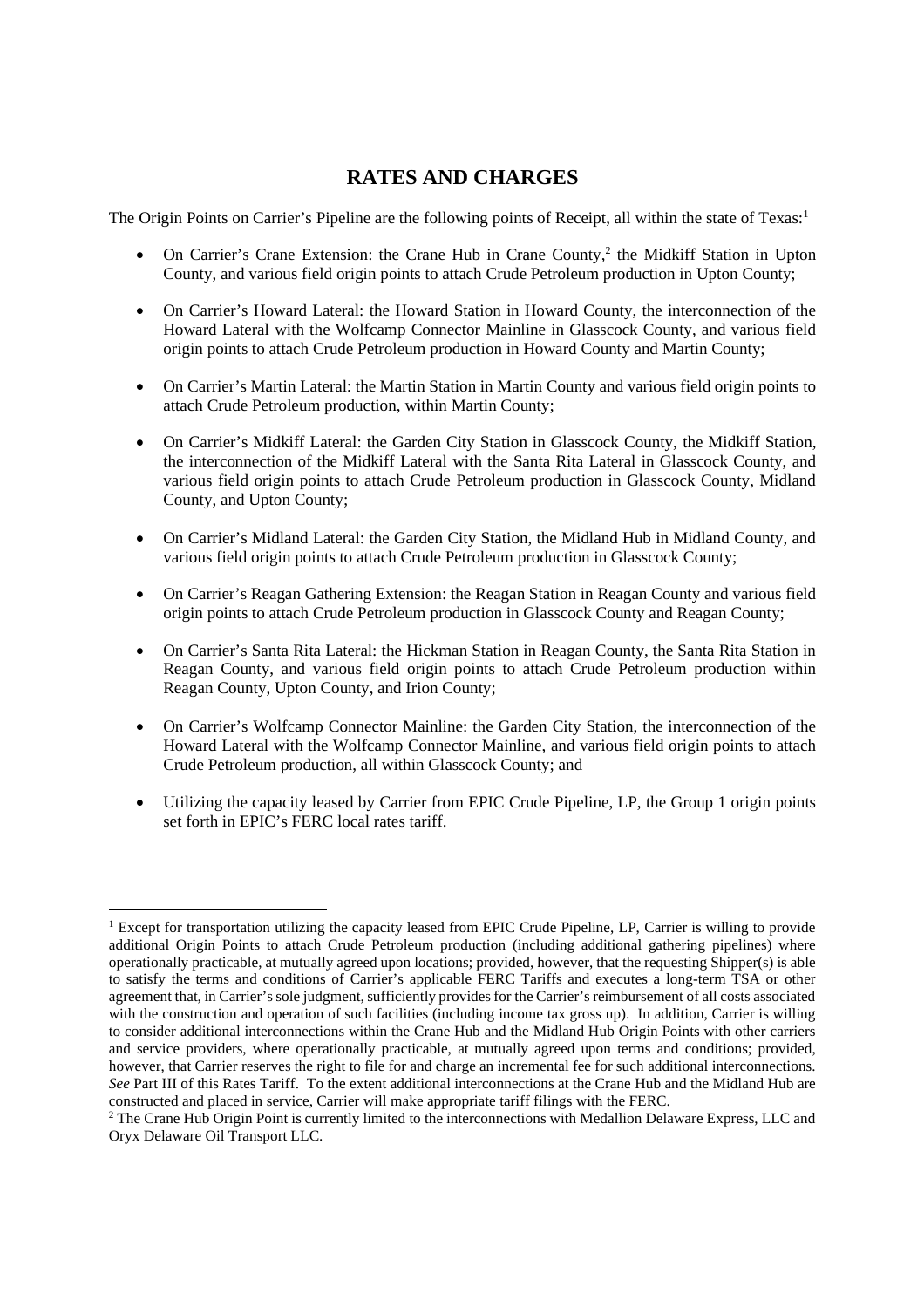The Destination Points on Carrier's Pipeline are the following points of Delivery, all within the state of Texas:<sup>3</sup>

- On Carrier's Crane Extension: the Crane Hub<sup>4</sup> and the Midkiff Station;
- On Carrier's Howard Lateral: the interconnection with Alon USA Big Spring Refinery in Howard County, the interconnection of the Howard Lateral with the Wolfcamp Connector Mainline, and the Garden City Station;
- On Carrier's Martin Lateral: the Midland Hub;
- On Carrier's Midkiff Lateral: the Garden City Station and the Midkiff Station;
- On Carrier's Midland Lateral: the Garden City Station and the Midland  $Hub<sup>5</sup>$ ;
- On Carrier's Reagan Gathering Extension: the Garden City Station (including, where applicable, to and through service to the Colorado City Hub);
- On Carrier's Santa Rita Lateral: the Hickman Station, the Reagan Station, the Santa Rita Station, the interconnection of the Santa Rita Lateral with Gray Oak Pipeline, LLC, and the interconnection of the Santa Rita Lateral with the Midkiff Lateral;
- On Carrier's Wolfcamp Connector Mainline: the Colorado City Hub in Scurry County<sup>6</sup> and the interconnection of the Howard Lateral with the Wolfcamp Connector Mainline; and
- Utilizing the capacity leased by Carrier from EPIC Crude Pipeline, LP, the delivery points set forth in EPIC's FERC local rates tariff.

<sup>&</sup>lt;sup>3</sup> Except for transportation utilizing the capacity leased from EPIC Crude Pipeline, LP, Carrier is willing to consider additional Destination Points on Carrier's system and additional interconnections at the Colorado City Hub, the Crane Hub, and the Midland Hub Destination Points where operationally practicable at mutually agreed upon locations and at mutually agreed upon terms and conditions. Carrier reserves the right to file for and charge an incremental transportation fee to recover the costs associated with the construction and operation of the facilities necessary to provide such additional Destination Point(s) on Carrier's System and/or additional interconnection(s) at the Colorado City Hub, the Crane Hub, and the Midland Hub. *See* Part III of this Rates Tariff. To the extent additional Destination Points and/or interconnections are constructed and placed in service, Carrier will make appropriate tariff filings with the FERC.

<sup>4</sup> The Crane Hub Destination Points are currently limited to the interconnections with Magellan Pipeline Company, L.P. (commonly referred to as the Longhorn Pipeline), Plains All American Pipeline L.P.'s terminal which provides direct access to its Cactus Pipeline, EPIC Crude Pipeline, LP, and Gray Oak Pipeline, LLC. Nominations to the interconnection with EPIC Crude Pipeline, LP at the Crane Hub can be delivered by Carrier, in its sole discretion, at any other interconnection between Carrier's Pipeline and EPIC Crude Pipeline, LP.

 $5$  The Midland Hub Destination Point is currently limited to the interconnections with the terminals of Enterprise Products Partners L.P. and Permian Express Terminal LLC and the interconnection with Oryx Delaware Oil Transport LLC.

<sup>6</sup> The Colorado City Hub Destination Point is currently limited to the interconnections with (i) BridgeTex Pipeline Company, LLC, (ii) Sunoco Pipeline L.P. manifold that interconnects with West Texas Gulf Pipeline Company and Permian Express 2 Pipeline, and (iii) a separate connection with Sunoco Pipeline L.P., as more precisely described in the Connection Agreement between Carrier and Sunoco Pipeline L.P. Carrier may receive deliveries at the interconnection with Wolf Midstream Partners LLC, and an intra-hub transfer fee of \$0.10 per Barrel will be applied to deliveries from this interconnection with Wolf Midstream Partners LLC to interconnections within the Colorado City Hub.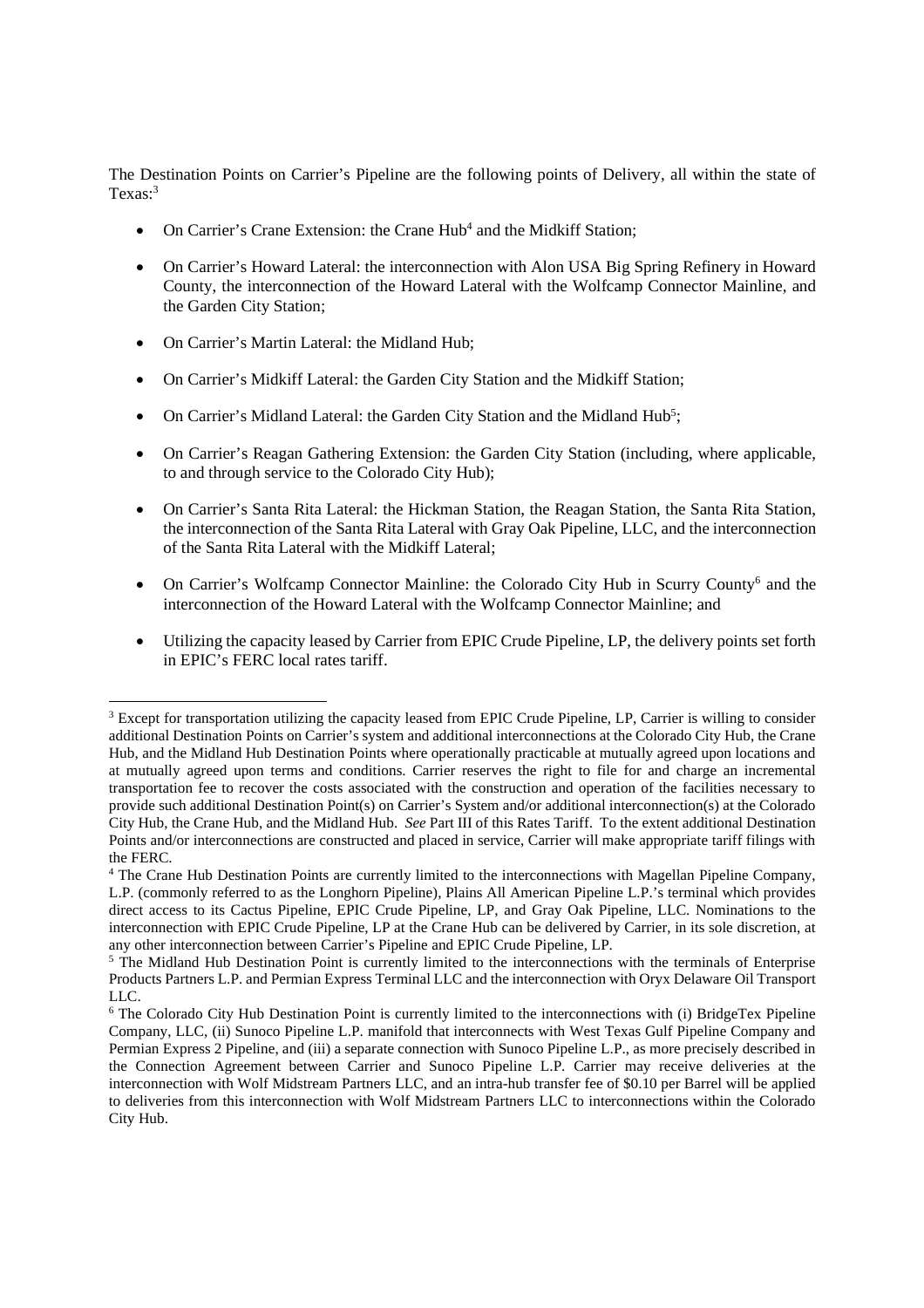#### **I. Committed Firm Rates for Committed Volumes per Barrel<sup>7</sup>**

| From                                | Tо                           | Rate                       |  |
|-------------------------------------|------------------------------|----------------------------|--|
| <b>On Carrier's Crane Extension</b> |                              |                            |  |
| Crane Hub                           | <b>Midkiff Station</b>       | [U] \$0.2760               |  |
| <b>Midkiff Station</b>              | Crane Hub                    | [U] $$0.2760$              |  |
| Crane Extension Field Origin Points | Crane Hub                    | [U] $$0.2760$              |  |
| Crane Extension Field Origin Points | <b>Midkiff Station</b>       | [U] \$0.2760               |  |
| <b>On Carrier's Howard Lateral</b>  |                              |                            |  |
| <b>Howard Station</b>               | Alon Interconnect            | [U] $$0.3606$              |  |
| <b>Howard Station</b>               | Howard-Wolfcamp Interconnect | [U] $$0.3606$              |  |
| <b>Howard Station</b>               | Garden City Station          | [U] $$0.3606$              |  |
| Howard-Wolfcamp Interconnect        | Alon Interconnect            | [U] $$0.3606$              |  |
| Howard Lateral Field Origin Points  | Alon Interconnect            | [U] $$0.3606$              |  |
| Howard Lateral Field Origin Points  | Howard-Wolfcamp Interconnect | [U] \$0.3606               |  |
| Howard Lateral Field Origin Points  | Garden City Station          | [U] \$0.3606               |  |
| <b>On Carrier's Martin Lateral</b>  |                              |                            |  |
| <b>Martin Station</b>               | Midland Hub                  | [U] \$0.4967               |  |
| Martin Lateral Field Origin Points  | Midland Hub                  | [U] \$0.4967               |  |
| <b>On Carrier's Midkiff Lateral</b> |                              |                            |  |
| Garden City Station                 | <b>Midkiff Station</b>       | [U] \$0.4245               |  |
| Garden City Station                 | <b>Midkiff Station</b>       | [U] $$0.7429$ <sup>8</sup> |  |
| <b>Midkiff Station</b>              | Garden City Station          | [U] $$0.4245$              |  |
| Santa Rita-Midkiff Interconnect     | Garden City Station          | [U] \$0.4245               |  |
| Santa Rita-Midkiff Interconnect     | <b>Midkiff Station</b>       | [U] $$0.4245$              |  |
| Midkiff Lateral Field Origin Points | Garden City Station          | [U] \$0.4245               |  |
| Midkiff Lateral Field Origin Points | <b>Midkiff Station</b>       | [U] \$0.4245               |  |

<sup>7</sup> Such Committed Rates are available only to those Shippers who executed a Transportation Services Agreement in accordance with the Open Season Notices dated October 29, 2013, as amended and supplemented, November 6, 2014, February 11, 2015, February 9, 2016, February 24, 2016, April 18, 2016, January 17, 2017, May 16, 2017, July 16, 2018, July 19, 2019, and September 24, 2019.

<sup>&</sup>lt;sup>8</sup> Such Committed Rate is available only to those Committed Firm Shippers who executed a Transportation Services Agreement as a "Tier 2 Shipper" in accordance with the Open Season Notice dated July 16, 2018.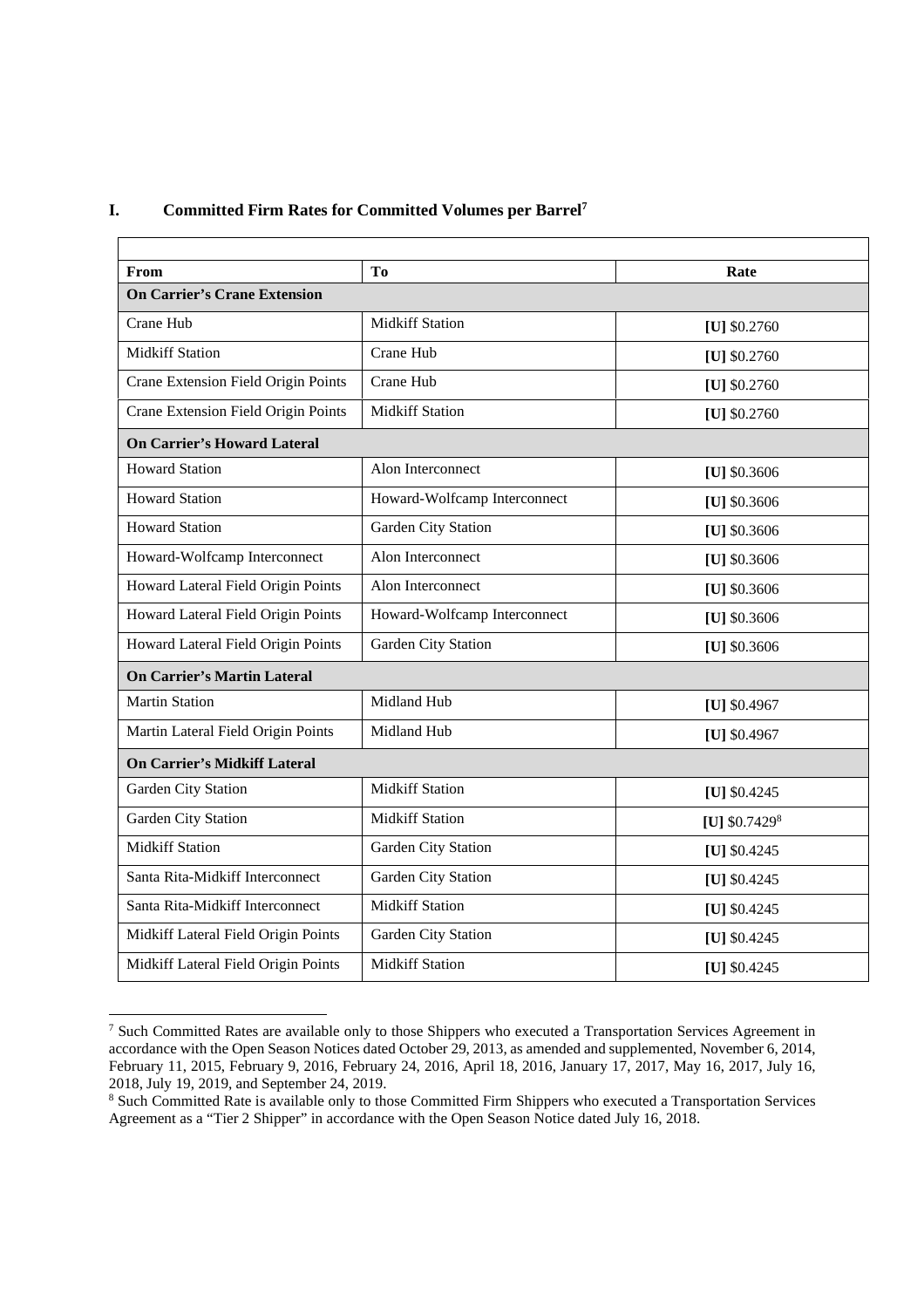| <b>On Carrier's Midland Lateral</b>               |                                 |                             |
|---------------------------------------------------|---------------------------------|-----------------------------|
| Garden City Station                               | Midland Hub                     | [U] $$0.5307$               |
| Midland Hub                                       | Garden City Station             | [U] $$0.2760$               |
| Midland Lateral Field Origin Points               | Garden City Station             | [U] $$0.2760$               |
| Midland Lateral Field Origin Points               | Midland Hub                     | [U] \$0.5307                |
| <b>On Carrier's Reagan Gathering Extension</b>    |                                 |                             |
| <b>Reagan Station</b>                             | Colorado City Hub               | [U] $$1.25249$              |
| Reagan Station                                    | Colorado City Hub               | [U] $$2.5869$               |
| <b>Reagan Station</b>                             | <b>Garden City Station</b>      | [U] $$0.4245^{10}$          |
| <b>Reagan Station</b>                             | Garden City Station             | [U] \$0.8587                |
| Reagan Gathering Extension Field<br>Origin Points | Colorado City Hub               | [U] $$1.2524$ <sup>11</sup> |
| Reagan Gathering Extension Field<br>Origin Points | Colorado City Hub               | [U] $$2.5869$               |
| Reagan Gathering Extension Field<br>Origin Points | Garden City Station             | [U] $$0.4245^{12}$          |
| Reagan Gathering Extension Field<br>Origin Points | Garden City Station             | [U] \$0.8587                |
| On Carrier's Santa Rita Lateral                   |                                 |                             |
| <b>Hickman Station</b>                            | <b>Reagan Station</b>           | [U] $$0.4245$               |
| <b>Hickman Station</b>                            | Santa Rita-Midkiff Interconnect | [U] $$0.4245$               |
| <b>Hickman Station</b>                            | Santa Rita Station              | [U] $$0.4245$               |
| Santa Rita Station                                | <b>Hickman Station</b>          | [U] $$0.4245$               |
| Santa Rita Station                                | <b>Reagan Station</b>           | [U] $$0.4245$               |
| Santa Rita Station                                | Santa Rita-Midkiff Interconnect | [U] \$0.4245                |
| Santa Rita Lateral Field Origin<br>Points         | Hickman Station                 | [U] \$0.4245                |
| Santa Rita Lateral Field Origin<br>Points         | <b>Reagan Station</b>           | [U] \$0.4245                |
| Santa Rita Lateral Field Origin<br>Points         | Santa Rita-Midkiff Interconnect | [U] \$0.4245                |
| Santa Rita Lateral Field Origin<br>Points         | Santa Rita Station              | [U] $$0.4245$               |

<sup>9</sup> Such Committed Rate is available only to those Committed Firm Shippers who executed an amended Transportation Services Agreement in accordance with the Open Season Notices dated May 16, 2017 and July 16, 2018.

<sup>12</sup> Such Committed Rate is available only to those Committed Firm Shippers who executed either a new or amended Transportation Services Agreement in accordance with the terms of the Open Season Notice dated July 16, 2018.

<sup>&</sup>lt;sup>10</sup> Such Committed Rate is available only to those Committed Firm Shippers who executed either a new or amended Transportation Services Agreement in accordance with the terms of the Open Season Notice dated July 16, 2018. <sup>11</sup> Such Committed Rate is available only to those Committed Firm Shippers who executed an amended Transportation Services Agreement in accordance with the Open Season Notices dated May 16, 2017 and July 16, 2018.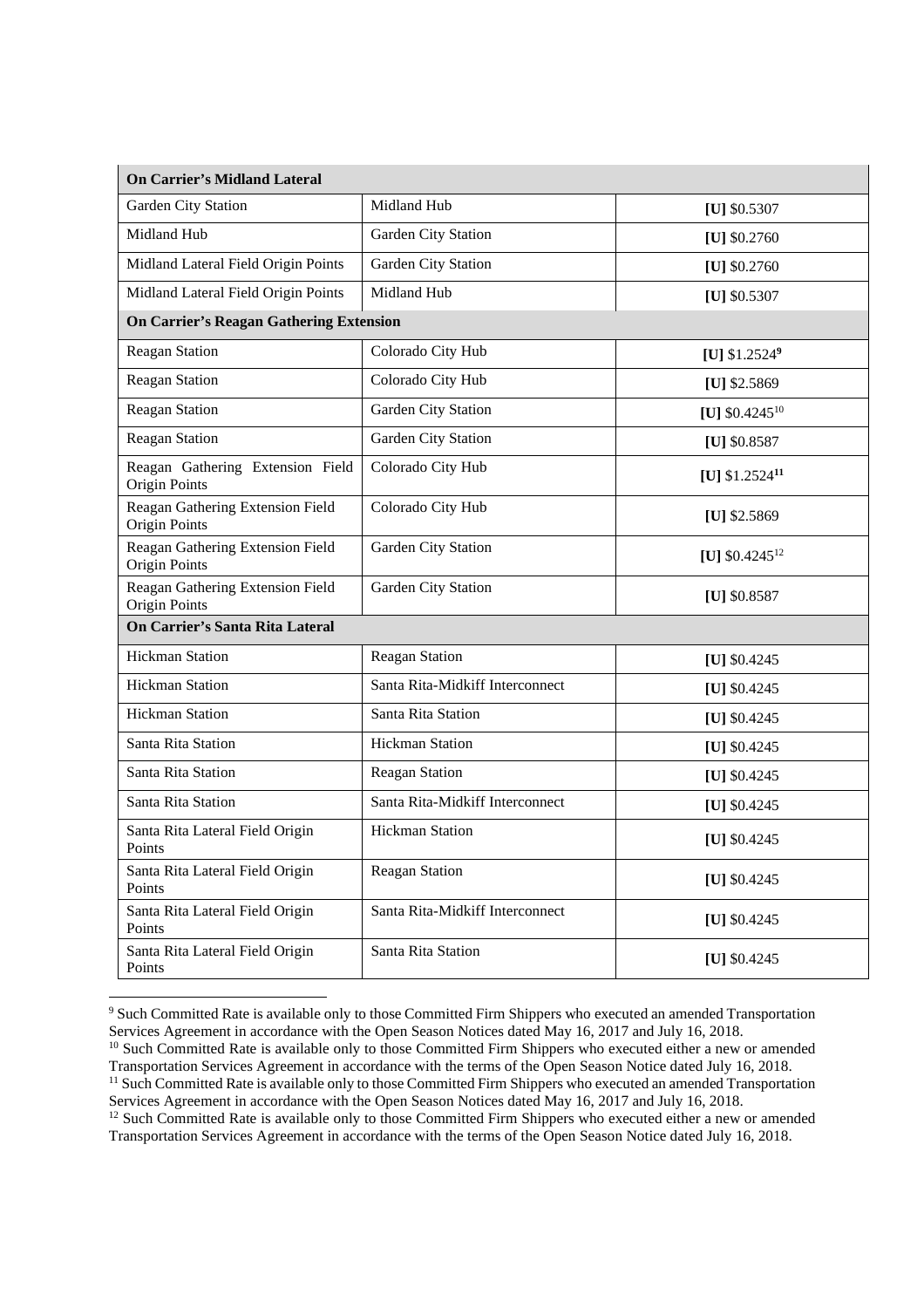| <b>On Carrier's Wolfcamp Connector Mainline</b>    |                                |                     |
|----------------------------------------------------|--------------------------------|---------------------|
| Garden City Station                                | Colorado City Hub              | [U] $$0.8280$       |
| Garden City Station                                | Howard-Wolfcamp Interconnect   | <b>IU1 \$0.8280</b> |
| Howard-Wolfcamp Interconnect                       | Colorado City Hub              | <b>IU1 \$0.8280</b> |
| Wolfcamp Connector Mainline Field<br>Origin Points | Colorado City Hub              | <b>IU1 \$0.8280</b> |
| Wolfcamp Connector Mainline Field<br>Origin Points | Howard-Wolfcamp Interconnect   | <b>IU1 \$0.8280</b> |
| <b>On Carrier's Leased Capacity</b>                |                                |                     |
| <b>EPIC Origin Points</b>                          | <b>EPIC Destination Points</b> | $[D]$ \$1.3555      |

Except as provided below, Committed Firm Rates for Committed Volumes per Barrel may be increased annually by the greater of 1% or the positive adjustment, if any, in the FERC Index; provided, however, such increase shall not exceed 3% annually. Effective July 1, 2020, if the Uncommitted Rate for the Leased Capacity is adjusted, the Committed Firm Rate for the Leased Capacity shall be adjusted by adding \$0.01 to such Uncommitted Rate.

### **II. Uncommitted Rates per Barrel**

| From                                | To                           | Rate           |  |
|-------------------------------------|------------------------------|----------------|--|
| <b>On Carrier's Crane Extension</b> |                              |                |  |
| Crane Hub                           | <b>Midkiff Station</b>       | [D] $$0.2520$  |  |
| <b>Midkiff Station</b>              | Crane Hub                    | $[D]$ \$0.2520 |  |
| Crane Extension Field Origin Points | Crane Hub                    | [D] $$0.2520$  |  |
| Crane Extension Field Origin Points | <b>Midkiff Station</b>       | $[D]$ \$0.2520 |  |
| <b>On Carrier's Howard Lateral</b>  |                              |                |  |
| <b>Howard Station</b>               | Alon Interconnect            | [D] $$0.3414$  |  |
| <b>Howard Station</b>               | Howard-Wolfcamp Interconnect | [D] $$0.3414$  |  |
| <b>Howard Station</b>               | Garden City Station          | $[D]$ \$0.3414 |  |
| Howard-Wolfcamp Interconnect        | Alon Interconnect            | [D] $$0.3414$  |  |
| Howard Lateral Field Origin Points  | Alon Interconnect            | [D] $$0.3414$  |  |
| Howard Lateral Field Origin Points  | Howard-Wolfcamp Interconnect | [D] $$0.3414$  |  |
| Howard Lateral Field Origin Points  | Garden City Station          | [D] $$0.3414$  |  |
| <b>On Carrier's Martin Lateral</b>  |                              |                |  |
| <b>Martin Station</b>               | Midland Hub                  | [D] $$0.4618$  |  |
| Martin Lateral Field Origin Points  | Midland Hub                  | $[D]$ \$0.4618 |  |
| <b>On Carrier's Midkiff Lateral</b> |                              |                |  |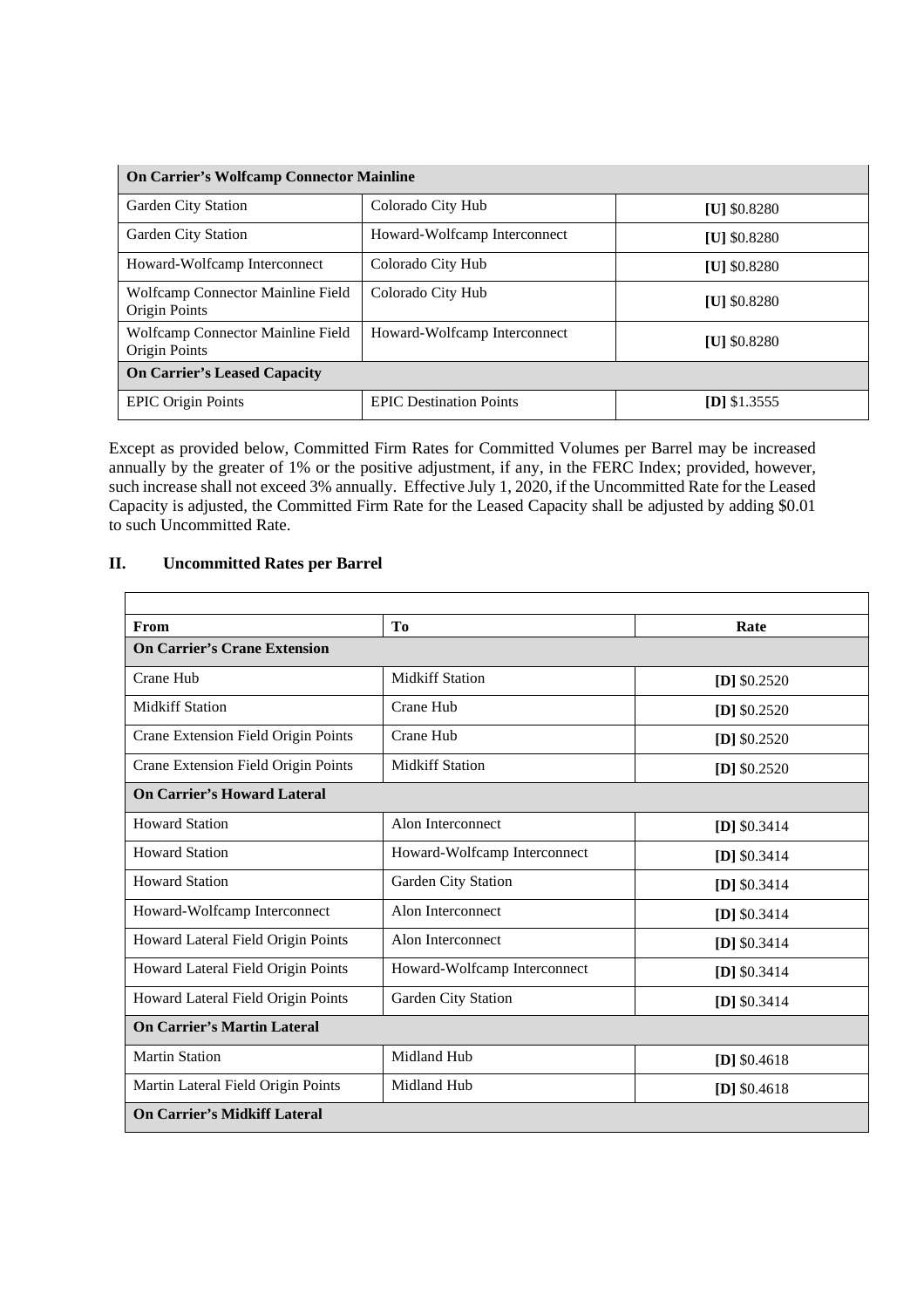| Garden City Station                                      | <b>Midkiff Station</b>           | [D] $$0.4037$  |
|----------------------------------------------------------|----------------------------------|----------------|
| <b>Midkiff Station</b>                                   | Garden City Station              | [D] $$0.4037$  |
| Santa Rita-Midkiff Interconnect                          | Garden City Station              | [D] $$0.4037$  |
| Santa Rita-Midkiff Interconnect                          | <b>Midkiff Station</b>           | $[D]$ \$0.4037 |
| Midkiff Lateral Field Origin Points                      | Garden City Station              | $[D]$ \$0.4037 |
| Midkiff Lateral Field Origin Points                      | <b>Midkiff Station</b>           | $[D]$ \$0.4037 |
| <b>On Carrier's Midland Lateral</b>                      |                                  |                |
| Garden City Station                                      | Midland Hub                      | $[D]$ \$0.5071 |
| Midland Hub                                              | Garden City Station              | [D] $$0.2520$  |
| Midland Lateral Field Origin Points                      | Garden City Station              | $[D]$ \$0.2520 |
| Midland Lateral Field Origin Points                      | Midland Hub                      | [D] $$0.5071$  |
| <b>On Carrier's Reagan Gathering Extension</b>           |                                  |                |
| <b>Reagan Station</b>                                    | Colorado City Hub                | $[D]$ \$1.1914 |
| <b>Reagan Station</b>                                    | Garden City Station              | [D] $$0.4037$  |
| Reagan Gathering Extension Field<br>Origin Points        | Colorado City Hub                | $[D]$ \$1.1914 |
| Reagan Gathering Extension Field<br><b>Origin Points</b> | Garden City Station              | [D] $$0.4037$  |
| On Carrier's Santa Rita Lateral                          |                                  |                |
| <b>Hickman Station</b>                                   | Reagan Station                   | [D] $$0.4037$  |
| <b>Hickman Station</b>                                   | Santa Rita-Midkiff Interconnect  | [D] $$0.4037$  |
| <b>Hickman Station</b>                                   | Santa Rita Station               | [D] $$0.4037$  |
| <b>Hickman Station</b>                                   | Santa Rita-Gray Oak Interconnect | $[D]$ \$0.4037 |
| Santa Rita Station                                       | <b>Hickman Station</b>           | $[D]$ \$0.4037 |
| Santa Rita Station                                       | <b>Reagan Station</b>            | [D] $$0.4037$  |
| Santa Rita Station                                       | Santa Rita-Midkiff Interconnect  | [D] $$0.4037$  |
| Santa Rita Station                                       | Santa Rita-Gray Oak Interconnect | [D] $$0.4037$  |
| Santa Rita Lateral Field Origin Points                   | <b>Hickman Station</b>           | [D] $$0.4037$  |
| Santa Rita Lateral Field Origin Points                   | Reagan Station                   | [D] $$0.4037$  |
| Santa Rita Lateral Field Origin Points                   | Santa Rita-Midkiff Interconnect  | [D] $$0.4037$  |
| Santa Rita Lateral Field Origin Points                   | Santa Rita Station               | [D] $$0.4037$  |
| Santa Rita Lateral Field Origin Points                   | Santa Rita-Gray Oak Interconnect | $[D]$ \$0.4037 |
| <b>On Carrier's Wolfcamp Connector Mainline</b>          |                                  |                |
| Garden City Station                                      | Colorado City Hub                | [D] $$0.7829$  |
|                                                          |                                  |                |